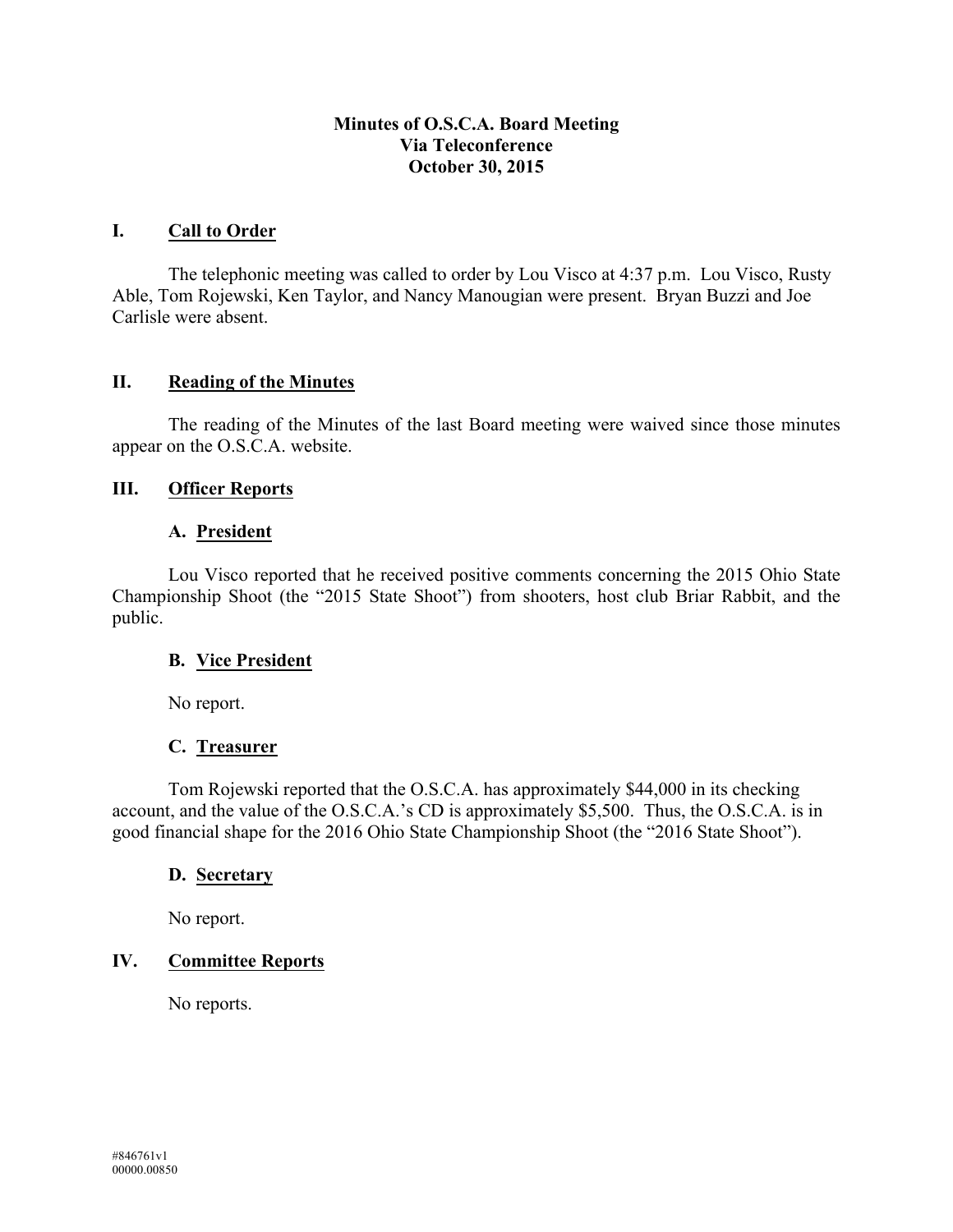#### **V. Unfinished Business**

No unfinished business was discussed.

#### **VI. New Business**

#### **A. Succession/Board Elections**

The terms of each current Board member will expire at the end of 2016. The Board discussed how to identify shooters who could potentially be nominated to serve on the Board for the 2016-2018 term. After discussion, the Board determined that each Board member should identify three or four shooters who could potentially be nominated to serve on the Board for the 2016-2018 term. Further discussion of potential nominees will occur at the next Board meeting. Lou Visco indicated he would be willing to stay involved in the O.S.C.A. in some capacity for the 2016-2018 term, as did Tom Rojewski, Rusty Able, and Nancy Manougian.

The Board also discussed whether voting for the 2016-2018 Board members by the O.S.C.A. membership could be done on line rather than at the annual O.S.C.A. meeting at the 2016 State Shoot, so as to have more membership participation in the voting process. Drew Leske has informed Lou Visco that he thinks such on line voting could be set up on the O.S.C.A. website.

## **B. 2016 Ohio State Championship Shoot – August 4-7, 2016**

## **1. Trophies**

The same type of trophies that were used at the 2015 State Shoot will be used at the 2016 State Shoot, with the exception of an out-of-state HOA trophy, which will not be awarded at the 2016 State Shoot. Rusty Able will place orders for the trophies. To save costs, any trophies from the 2015 State Shoot that remain at Briar Rabbit and have not been picked up by the winners by January 1, 2016 will be retrieved by the O.S.C.A. and recycled for the 2016 State Shoot.

## **2. Shirts, Shells, Guns**

The Board determined, as it did for the 2015 State Shoot, not to incur the cost of approximately \$1,000 for pins for the 2016 State Shoot. At the next Board meeting, the Board will discuss purchasing shirts for the 2016 State Shoot, as well as obtaining shells and guns to be given away and/or raffled at the 2016 State Shoot.

## **3. Raffles**

Lou Visco reported that the O.S.C.A. made over \$1,000 on the gun that was raffled at the 2015 State Shoot. The Board will discuss raffle items for the 2016 State Shoot at the next Board meeting.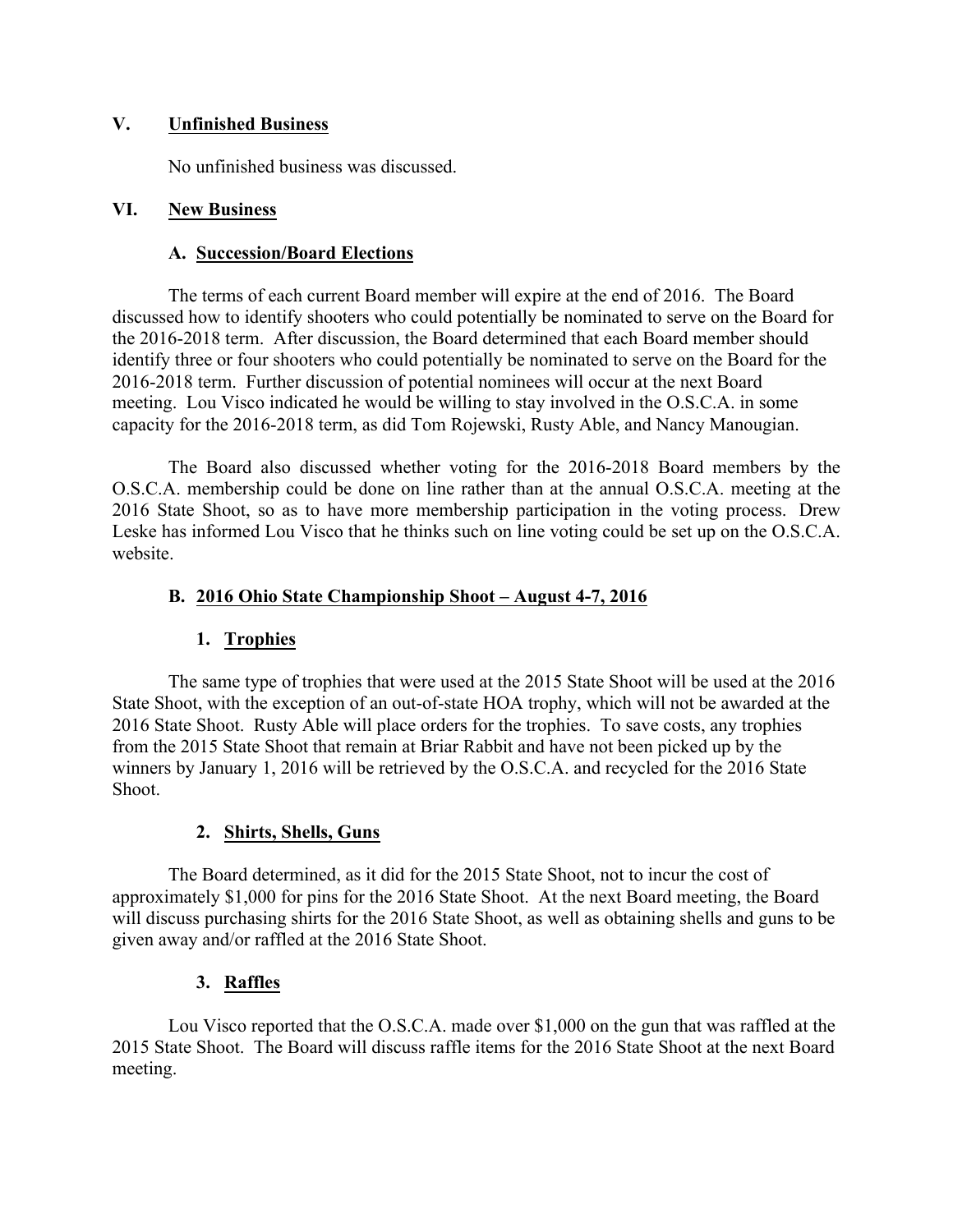## **4. Dinner**

Briar Rabbit will inform the Board of potential caterers for the 2016 State Shoot.

## **5. Target Setter**

The Board discussed selection of a target setter for the Main Event at the 2016 State Shoot. Lou Visco will contact several of clubs to further identify possible candidates for selection. The Board will discuss potential target setters at the next Board meeting.

## **6. Hotel Rooms**

Lou Visco will reserve rooms for the target setter and Louis Lessing for the 2016 State Shoot.

# **7. Shoot Fees**

Lou Visco will distribute to the Board information on the shoot fees for the 2015 State Shoot. The Board will discuss shoot fees for the 2016 State Shoot at the next Board meeting.

# **8. Winscore Update**

Briar Rabbit personnel will assist Lois Lessing in updating Winscore as shooters register on-line for the 2016 State Shoot.

## **9. Magazine Ads**

Lou Visco will confer with Shawn Spindel and Tom Thompson regarding revised copy of ads for the 2016 State Shoot in the Sporting Clays and ClayShootingUSA magazines.

# **C. O.S.C.A. Website**

The Board acknowledged continued use of Dead Pair Designs and Drew Lieske for maintenance of the O.S.C.A. website through calendar year 2016.

Lou Visco has received 2016 shoot schedules from some Ohio clubs for OSCA approval, and anticipates receipt of proposed shoot schedules from the remaining clubs within the next several weeks. The 2016 schedule of registered shoots will be posted on the O.S.C.A. website as such shoot schedules are received and approved by the OSCA.

# **D. Scheduling of Next O.S.C.A. Board Meeting**

Lou Visco will contact the Board to schedule another meeting within the next month.